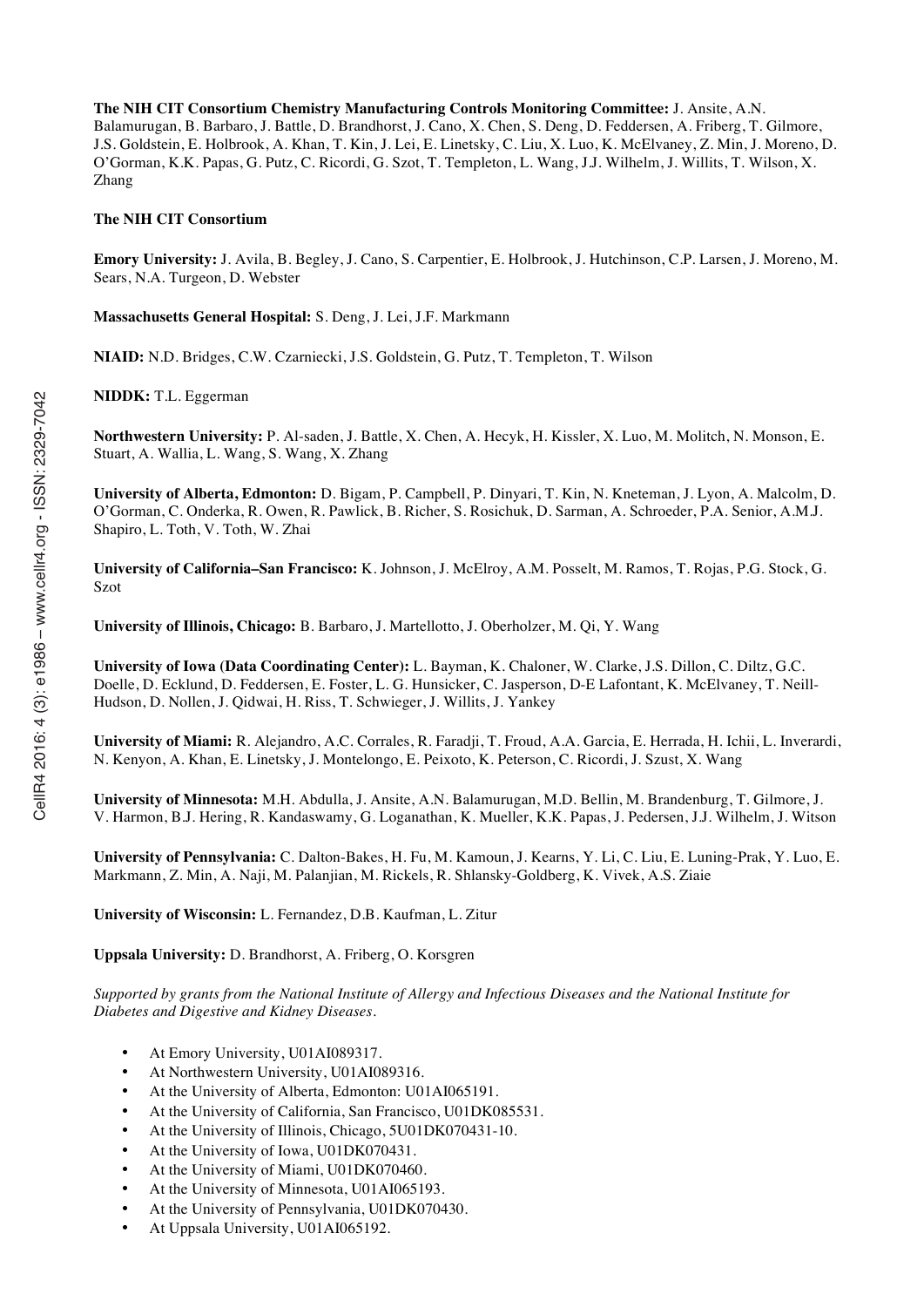*In addition, the study was supported by the following GCRC and CTSA awards:*

- At Emory University: UL1TR000454.
- At Northwestern University: 5UL1RR025741 and 8UL1TR000150.
- At the University of California, San Francisco, UL1TR000004.
- At the University of Illinois, Chicago, UL1TR000050.
- At the University of Miami: 1UL1TR000460.
- At the University of Minnesota: 5M01-RR000400 and UL1TR000114.
- At the University of Pennsylvania: UL1TR000003.

Address correspondence to: Camillo Ricordi MD, Chairman, CIT Steering Committee, ricordi@miami.edu

## **To cite this article**

*Raw Material Specification, Biocoll Separating Solution, Density 1.100 g/mL – Standard Operating Procedure of the NIH Clinical Islet Transplantation Consortium*

CellR4 2016; 4 (3): e1986